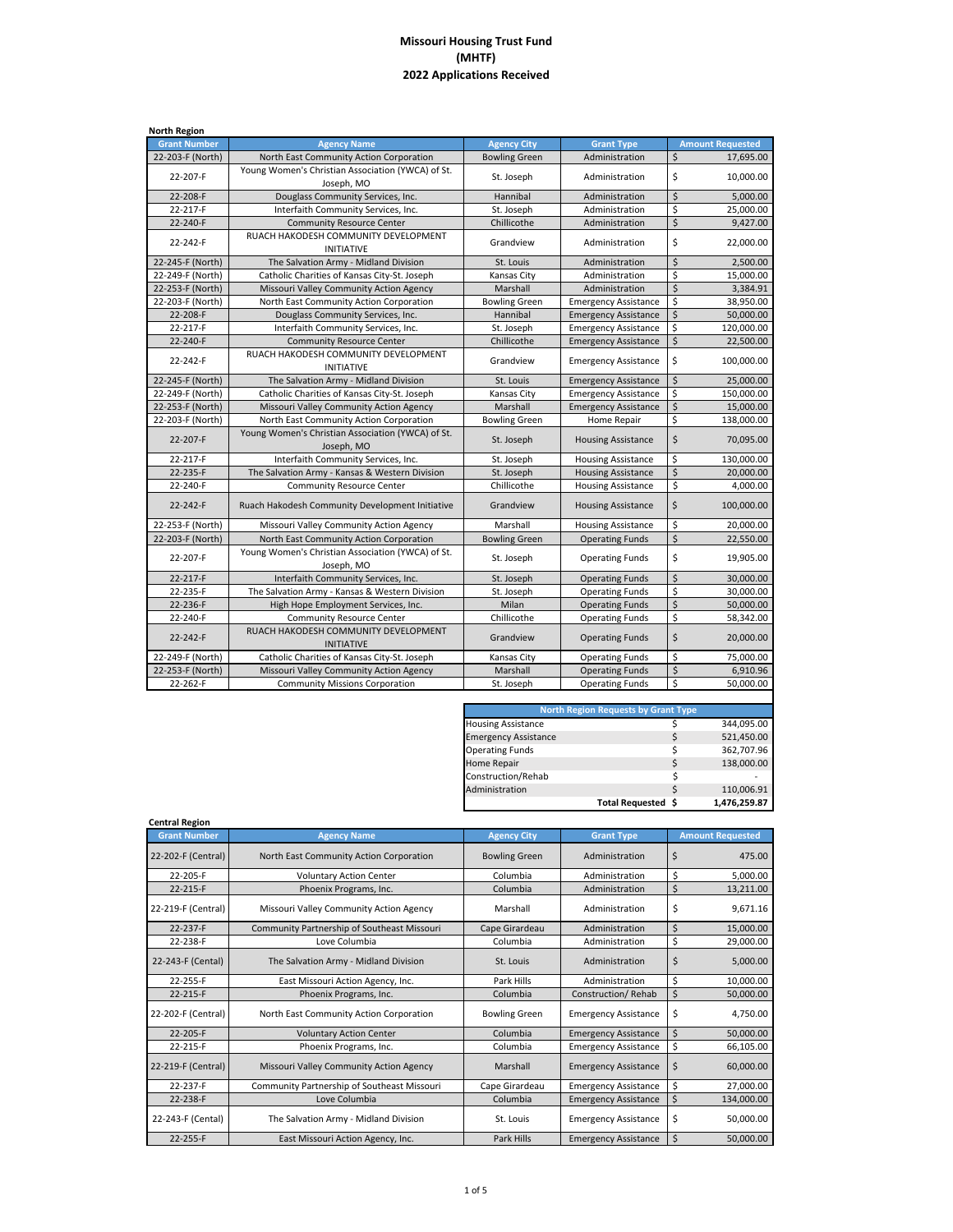| 22-205-F           | <b>Voluntary Action Center</b>              | Columbia             | <b>Housing Assistance</b> | \$ | 50,000.00  |
|--------------------|---------------------------------------------|----------------------|---------------------------|----|------------|
| 22-215-F           | Phoenix Programs, Inc.                      | Columbia             | <b>Housing Assistance</b> | \$ | 66,105.00  |
| 22-219-F (Central) | Missouri Valley Community Action Agency     | Marshall             | <b>Housing Assistance</b> | \$ | 40,000.00  |
| 22-237-F           | Community Partnership of Southeast Missouri | Cape Girardeau       | <b>Housing Assistance</b> | \$ | 108,000.00 |
| 22-238-F           | Love Columbia                               | Columbia             | <b>Housing Assistance</b> | Ś  | 134,000.00 |
| 22-255-F           | East Missouri Action Agency, Inc.           | Park Hills           | <b>Housing Assistance</b> | \$ | 50,000.00  |
| 22-202-F (Central) | North East Community Action Corporation     | <b>Bowling Green</b> | <b>Operating Funds</b>    | \$ | 2,750.00   |
| 22-205-F           | <b>Voluntary Action Center</b>              | Columbia             | <b>Operating Funds</b>    | \$ | 30,000.00  |
| 22-214-F           | House on a Hill Foundation                  | Warrensburg          | <b>Operating Funds</b>    | \$ | 84,500.00  |
| 22-215-F           | Phoenix Programs, Inc.                      | Columbia             | <b>Operating Funds</b>    | \$ | 104,569.00 |
| 22-219-F (Central) | Missouri Valley Community Action Agency     | Marshall             | <b>Operating Funds</b>    | \$ | 19,745.60  |
| 22-229-F           | Welcome Home, Inc.                          | Columbia             | <b>Operating Funds</b>    | \$ | 150,000.00 |
| 22-237-F           | Community Partnership of Southeast Missouri | Cape Girardeau       | <b>Operating Funds</b>    | \$ | 150,000.00 |
| 22-243-F (Cental)  | The Salvation Army - Midland Division       | St. Louis            | <b>Operating Funds</b>    | \$ | 75,000.00  |
| 22-255-F           | East Missouri Action Agency, Inc.           | Park Hills           | <b>Operating Funds</b>    | \$ | 150,000.00 |

| <b>Central Region Requests by Grant Type</b> |   |              |  |  |  |
|----------------------------------------------|---|--------------|--|--|--|
| <b>Housing Assistance</b>                    |   | 448,105.00   |  |  |  |
| <b>Emergency Assistance</b>                  | Ś | 441,855.00   |  |  |  |
| <b>Operating Funds</b>                       |   | 766,564.60   |  |  |  |
| Home Repair                                  |   |              |  |  |  |
| Construction/Rehab                           |   | 50,000.00    |  |  |  |
| Administration                               | ς | 87,357.16    |  |  |  |
| Total Requested \$                           |   | 1,793,881.76 |  |  |  |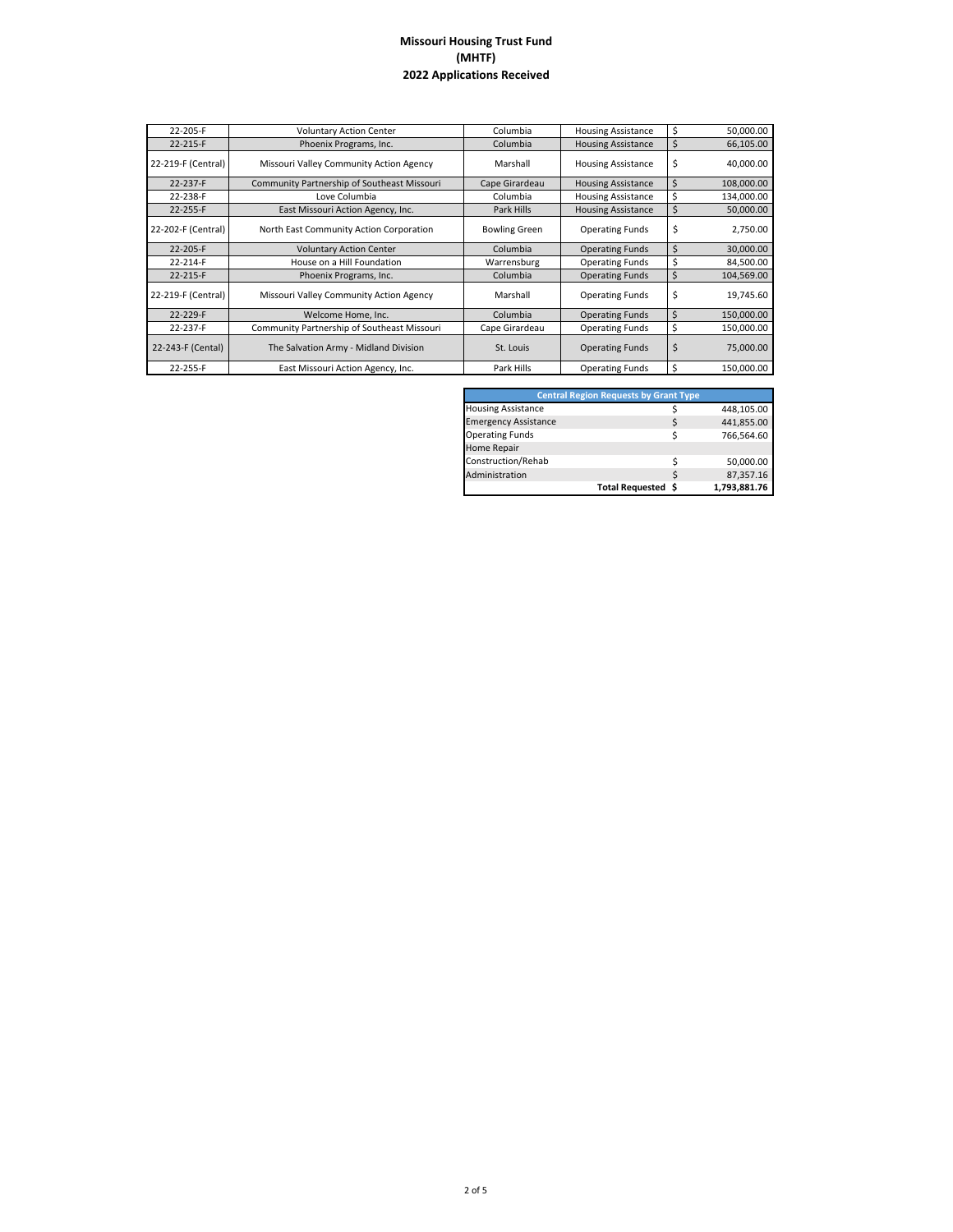| <b>South Region</b> |                                                 |                    |                             |                         |                         |
|---------------------|-------------------------------------------------|--------------------|-----------------------------|-------------------------|-------------------------|
| <b>Grant Number</b> | <b>Agency Name</b>                              | <b>Agency City</b> | <b>Grant Type</b>           |                         | <b>Amount Requested</b> |
| 22-204-F            | South Central Missouri Community Action Agency  | Winona             | Administration              | \$                      | 15,000.00               |
| 22-206-F            | Ozark Action, Inc.                              | <b>West Plains</b> | Administration              | \$                      | 12,500.00               |
| 22-216-F            | Help on Hand, Inc.                              | Caruthersville     | Administration              | $\overline{\mathsf{S}}$ | 30,000.00               |
| 22-222-F            | Economic Security Corporation of Southwest Area | Joplin             | Administration              | \$                      | 15,000.00               |
| 22-226-F            | Delta Area Economic Opportunity Corporation     | Portageville       | Administration              | $\zeta$                 | 30,000.00               |
| 22-232-F            | Catholic Charities of Southern Missouri         | Springfield        | Administration              | \$                      | 24,000.00               |
| 22-244-F (South)    | The Salvation Army - Midland Division           | St. Louis          | Administration              | $\overline{\mathsf{S}}$ | 2,500.00                |
| 22-261-F            | Habitat for Humanity-Cape Area                  | Cape Girardeau     | Administration              | \$                      | 25,000.00               |
| 22-220-F            | Elevate Branson                                 | Branson            | Construction/Rehab          | \$                      | 150,000.00              |
| 22-256-F            | The Gathering Tree                              | Springfield        | Construction/Rehab          | \$                      | 150,000.00              |
| 22-206-F            | Ozark Action, Inc.                              | <b>West Plains</b> | <b>Emergency Assistance</b> | \$                      | 50,000.00               |
| 22-226-F            | Delta Area Economic Opportunity Corporation     | Portageville       | <b>Emergency Assistance</b> | \$                      | 150,000.00              |
| 22-232-F            | <b>Catholic Charities of Southern Missouri</b>  | Springfield        | <b>Emergency Assistance</b> | \$                      | 40,000.00               |
| 22-244-F (South)    | The Salvation Army - Midland Division           | St. Louis          | <b>Emergency Assistance</b> | \$                      | 25,000.00               |
| 22-261-F            | Habitat for Humanity-Cape Area                  | Cape Girardeau     | <b>Emergency Assistance</b> | $\mathsf{\hat{S}}$      | 150,000.00              |
| 22-204-F            | South Central Missouri Community Action Agency  | Winona             | Home Repair                 | Ś                       | 150,000.00              |
| 22-222-F            | Economic Security Corporation of Southwest Area | Joplin             | Home Repair                 | $\mathsf{\hat{S}}$      | 75,000.00               |
| 22-232-F            | Catholic Charities of Southern Missouri         | Springfield        | Home Repair                 | \$                      | 150,000.00              |
| 22-206-F            | Ozark Action, Inc.                              | <b>West Plains</b> | <b>Housing Assistance</b>   | $\overline{\mathsf{S}}$ | 50,000.00               |
| 22-216-F            | Help on Hand, Inc.                              | Caruthersville     | <b>Housing Assistance</b>   | \$                      | 120,000.00              |
| 22-222-F            | Economic Security Corporation of Southwest Area | Joplin             | <b>Housing Assistance</b>   | \$                      | 75,000.00               |
| 22-226-F            | Delta Area Economic Opportunity Corporation     | Portageville       | <b>Housing Assistance</b>   | \$                      | 123,750.00              |
| 22-232-F            | Catholic Charities of Southern Missouri         | Springfield        | <b>Housing Assistance</b>   | \$                      | 50,000.00               |
| 22-261-F            | Habitat for Humanity-Cape Area                  | Cape Girardeau     | <b>Housing Assistance</b>   | \$                      | 100,000.00              |
| 22-206-F            | Ozark Action, Inc.                              | <b>West Plains</b> | <b>Operating Funds</b>      | \$                      | 25,000.00               |
| 22-210-F            | The Kitchen, Inc.                               | Springfield        | <b>Operating Funds</b>      | \$                      | 45,000.00               |
| 22-216-F            | Help on Hand, Inc.                              | Caruthersville     | <b>Operating Funds</b>      | \$                      | 150,000.00              |
| 22-220-F            | Elevate Branson                                 | Branson            | <b>Operating Funds</b>      | \$                      | 150,000.00              |
| 22-222-F            | Economic Security Corporation of Southwest Area | Joplin             | <b>Operating Funds</b>      | \$                      | 150,000.00              |
| 22-226-F            | Delta Area Economic Opportunity Corporation     | Portageville       | <b>Operating Funds</b>      | \$                      | 262,500.00              |
| 22-232-F            | Catholic Charities of Southern Missouri         | Springfield        | <b>Operating Funds</b>      | $\overline{\mathsf{S}}$ | 60,000.00               |
| 22-244-F (South)    | The Salvation Army - Midland Division           | St. Louis          | <b>Operating Funds</b>      | \$                      | 25,000.00               |
| 22-256-F            | The Gathering Tree                              | Springfield        | <b>Operating Funds</b>      | $\overline{\mathsf{S}}$ | 150,000.00              |
| 22-261-F            | Habitat for Humanity-Cape Area                  | Cape Girardeau     | <b>Operating Funds</b>      | \$                      | 50,000.00               |
|                     |                                                 |                    |                             |                         |                         |

| <b>South Region Requests by Grant Type</b> |                    |   |              |  |  |
|--------------------------------------------|--------------------|---|--------------|--|--|
| <b>Housing Assistance</b>                  |                    |   | 518,750.00   |  |  |
| <b>Emergency Assistance</b>                |                    | Ś | 415,000.00   |  |  |
| <b>Operating Funds</b>                     |                    | Ś | 1,067,500.00 |  |  |
| Home Repair                                |                    | S | 375,000.00   |  |  |
| Construction/Rehab                         |                    | ς | 300,000.00   |  |  |
| Administration                             |                    | Ś | 154,000.00   |  |  |
|                                            | Total Requested \$ |   | 2,830,250.00 |  |  |

| Kansas City Metropolitan Region |                                                 |                    |                             |                                  |
|---------------------------------|-------------------------------------------------|--------------------|-----------------------------|----------------------------------|
| <b>Grant Number</b>             | <b>Agency Name</b>                              | <b>Agency City</b> | <b>Grant Type</b>           | <b>Amount Requested</b>          |
| 22-212-F                        | <b>Community Services League</b>                | Independence       | Administration              | \$<br>15,000.00                  |
| 22-221-F                        | Northland Neighborhoods, Inc.                   | <b>Kansas City</b> | Administration              | \$<br>15.000.00                  |
| 22-224-F                        | Hope House, Inc.                                | Lee's Summit       | Administration              | \$<br>1,000.00                   |
| 22-230-F                        | <b>Community LINC</b>                           | Kansas City        | Administration              | \$<br>30,000.00                  |
| 22-239-F                        | Catholic Charities of Kansas City-St. Joseph    | <b>Kansas City</b> | Administration              | \$<br>15,000.00                  |
| 22-246-F                        | The Kansas City Metropolitan Lutheran Ministry  | Kansas City        | Administration              | \$<br>22,500.00                  |
| 22-248-F                        | SAVE, Inc.                                      | <b>Kansas City</b> | Administration              | $\mathsf{\hat{S}}$<br>25,000.00  |
| 22-254-F (KC)                   | Missouri Valley Community Action Agency         | Marshall           | Administration              | \$<br>7,253.37                   |
| 22-258-F                        | reStart. Inc.                                   | <b>Kansas City</b> | Administration              | \$<br>5.000.00                   |
| 22-259-F                        | <b>Community Assistance Council</b>             | Kansas City        | Administration              | \$<br>15,000.00                  |
| 22-257-F                        | reStart Accessible Housing                      | Independence       | Construction/Rehab          | $\mathsf{\hat{S}}$<br>135,000.00 |
| 22-211-F                        | Neighborhood Legal Support of Kansas City, Inc. | Kansas City        | <b>Emergency Assistance</b> | \$<br>26,400.00                  |
| 22-211-F                        | Neighborhood Legal Support of Kansas City, Inc. | <b>Kansas City</b> | <b>Emergency Assistance</b> | \$<br>7,040.00                   |
| 22-212-F                        | <b>Community Services League</b>                | Independence       | <b>Emergency Assistance</b> | \$<br>150,000.00                 |
| 22-224-F                        | Hope House, Inc.                                | Lee's Summit       | <b>Emergency Assistance</b> | $\mathsf{\dot{S}}$<br>25,000.00  |
| 22-230-F                        | <b>Community LINC</b>                           | Kansas City        | <b>Emergency Assistance</b> | \$<br>135,000.00                 |
| 22-239-F                        | Catholic Charities of Kansas City-St. Joseph    | <b>Kansas City</b> | <b>Emergency Assistance</b> | $\zeta$<br>150,000.00            |
| 22-246-F                        | The Kansas City Metropolitan Lutheran Ministry  | <b>Kansas City</b> | <b>Emergency Assistance</b> | \$<br>125.000.00                 |
| 22-248-F                        | SAVE, Inc.                                      | <b>Kansas City</b> | <b>Emergency Assistance</b> | $\zeta$<br>100,000.00            |
| 22-254-F (KC)                   | Missouri Valley Community Action Agency         | Marshall           | <b>Emergency Assistance</b> | \$<br>50,000.00                  |
| 22-259-F                        | <b>Community Assistance Council</b>             | Kansas City        | <b>Emergency Assistance</b> | \$<br>150,000.00                 |
| 22-221-F                        | Northland Neighborhoods, Inc.                   | Kansas City        | Home Repair                 | \$<br>150,000.00                 |
| 22-209-F                        | The Salvation Army Crossroads Shelter           | Independence       | <b>Housing Assistance</b>   | \$<br>10,000.00                  |
| 22-211-F                        | Neighborhood Legal Support of Kansas City, Inc. | Kansas City        | <b>Housing Assistance</b>   | \$<br>44,000.00                  |
| 22-230-F                        | <b>Community LINC</b>                           | <b>Kansas City</b> | <b>Housing Assistance</b>   | Ś<br>135,000.00                  |
| 22-246-F                        | The Kansas City Metropolitan Lutheran Ministry  | Kansas City        | <b>Housing Assistance</b>   | \$<br>100,000.00                 |
| 22-248-F                        | SAVE, Inc.                                      | <b>Kansas City</b> | <b>Housing Assistance</b>   | \$<br>100,000.00                 |
| 22-254-F (KC)                   | Missouri Valley Community Action Agency         | Marshall           | <b>Housing Assistance</b>   | \$<br>25,000.00                  |
| 22-258-F                        | reStart, Inc.                                   | <b>Kansas City</b> | <b>Housing Assistance</b>   | \$<br>45,000.00                  |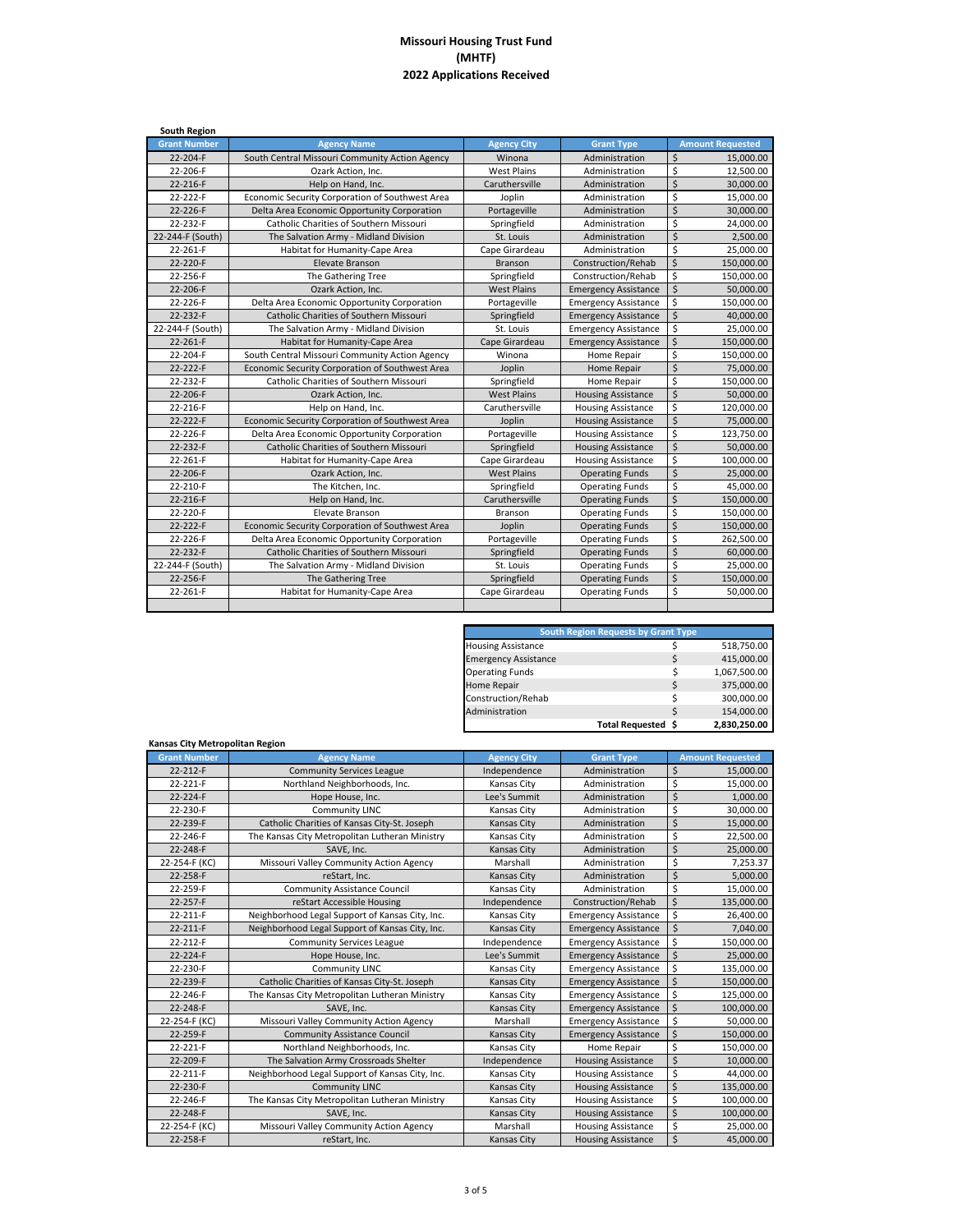| 22-209-F       | The Salvation Army Crossroads Shelter          | Independence | <b>Operating Funds</b> | 30.000.00  |
|----------------|------------------------------------------------|--------------|------------------------|------------|
| $22 - 212 - F$ | <b>Community Services League</b>               | Independence | <b>Operating Funds</b> | 150,000.00 |
| 22-224-F       | Hope House, Inc.                               | Lee's Summit | <b>Operating Funds</b> | 25,000.00  |
| 22-246-F       | The Kansas City Metropolitan Lutheran Ministry | Kansas City  | <b>Operating Funds</b> | 50,000.00  |
| 22-248-F       | SAVE, Inc.                                     | Kansas City  | <b>Operating Funds</b> | 50.000.00  |
| 22-254-F (KC)  | Missouri Valley Community Action Agency        | Marshall     | <b>Operating Funds</b> | 14.809.20  |
| 22-259-F       | <b>Community Assistance Council</b>            | Kansas City  | <b>Operating Funds</b> | 85,000.00  |
|                |                                                |              |                        |            |

| <b>Kansas City Metropolitan Region Requests by Grant Type</b> |                    |              |
|---------------------------------------------------------------|--------------------|--------------|
| <b>Housing Assistance</b>                                     |                    | 459,000.00   |
| <b>Emergency Assistance</b>                                   |                    | 918,440.00   |
| <b>Operating Funds</b>                                        |                    | 404,809.20   |
| Home Repair                                                   |                    | 150,000.00   |
| Construction/Rehab                                            |                    | 135,000.00   |
| Administration                                                |                    | 150,753.37   |
|                                                               | Total Requested \$ | 2,218,002.57 |